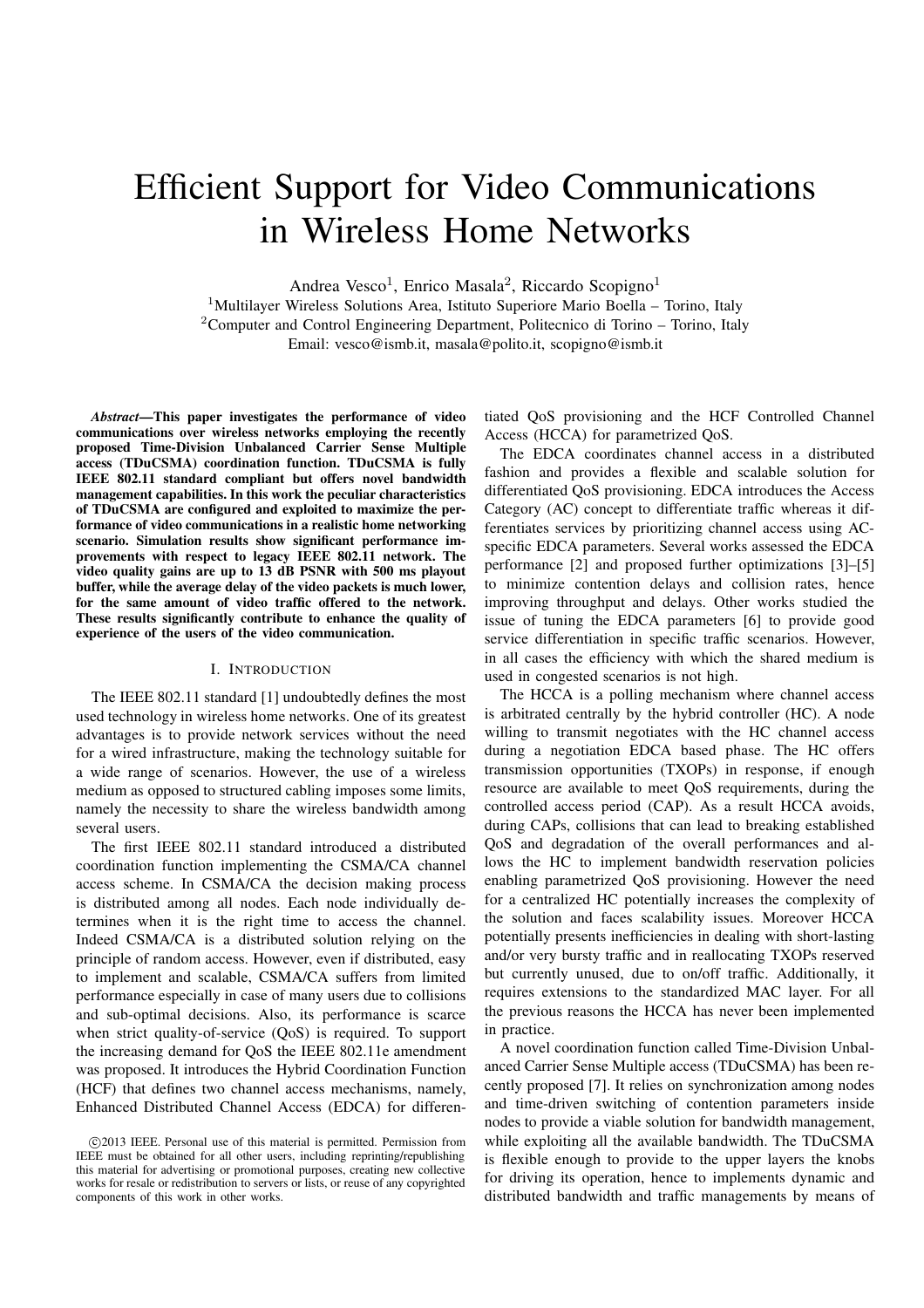a signaling architecture [8]. The TDuCSMA operating principles have been extensively investigated in single [7] and multi-hop [9] scenarios by simulations and analytical models. Moreover the work in [10] proved the full compliance with the IEEE 802.11 standard and designed an architecture enabling the coexistence of TDuCSMA and EDCA entities on the same node.

While these works assessed, from the network point of view, the TDuCSMA as a coordination function for broadband access in metropolitan area networks, to the best of our knowledge no works have investigated its performance in term of quality-of-experience (QoE) in a home networking scenario. This work investigates the performance of video communications over a TDuCSMA wireless network by means of *ns-2* simulations showing how to optimally configure its parameters to maximize the multimedia performance.

The paper is organized as follows. Section II recalls the TDuCSMA operating principles firstly described in [7] and presents the generalized bandwidth reservation model. Section III addresses how to exploit TDuCSMA for video communications. Section IV describes the simulation setup and provides quantitative results in terms of network and application level performance metrics. Finally conclusions are drawn in Section V.

# II. TIME-DIVISION UNBALANCED CARRIER SENSE MULTIPLE ACCESS

### *A. Operating Principles*

In TDuCSMA networks all nodes are synchronized with a common time reference (CTR) whose structure is depicted in Fig. 1. The CTR is a periodical time structure where the time-frame TF is the time unit and *k* TFs are grouped in a time-cycle TC. The time-cycle length  $T_c$  — measured in TFs — provides the periodicity of the CTR structure. Both the time-frame duration  $T_f$  and  $T_c$  are configurable system parameters. The synchronization can be distributed using the coordinated universal time (UTC) to derive  $T_f$  from a global navigation satellite system (GNSS) or by a distributed leaderless solution [11], where nodes collaboratively reach a consensus on a common clock.

Although a typical TDMA time structure is employed, the decision making process about channel access is distributed among all nodes following the CSMA/CA rules. Each node maintains two sets of EDCA parameters, which include the Arbitration Inter-frame Space Number (AIFSN) and the minimum and maximum Congestion Windows. More formally, the set is defined as  $(AIFSN, CW_{min}, CW_{max})$ . These two sets are referred to as *high-priority* set  $EDCA<sup>H</sup>$  and *lowpriority* set EDCA<sup>l</sup> . The EDCA parameters are *unbalanced* in the two sets. More formally  $AIFS^H \leq AIFS^l$  and  $CW_{min}^H \leq CW_{max}^H < CW_{min}^l \leq CW_{max}^l$  such that node i, contending for channel access in accordance to  $EDCA^H$ , has almost strict priority on node j using  $EDCA^l$  settings.

The underlying idea is to synchronize the contextual switching of EDCA parameters at each node such that (*i*) only one node contends for channel access in accordance to  $EDCA<sup>H</sup>$ at

a time and  $(ii)$  all nodes maintain  $EDCA<sup>H</sup>$  for a predefined periodical time interval, referred to as  $T_H$  (measured in TFs.)

Fig. 1 shows the time-driven switching of EDCA parameters inside three nodes sharing the same collision domain. As depicted, only one node contends for channel access in accordance to  $EDCA^H$  during one TF, whereas the time periods in which nodes operate in accordance to  $EDCA^{j}$   $\forall j = H, l$  can change over the nodes. As a result, following the TDuCSMA operating principles a node  $i$  is very likely to gain access to the channel and maintain it for the full period  $T_H^i$ . It is worth noting that this happens due to the CSMA/CA operations and due the values of the access parameters in  $EDCA<sup>H</sup>$  and not because of a predefined channel access as in TDMA-based solutions<sup>1</sup>.

In principle the EDCA parameter sets are switched over time on a per-node basis, so that each node handles QoSdemanding traffic as a single aggregate. Thus, bandwidth management is performed on a per-node basis by assigning different  $T_H$  to nodes sharing the collision domains. However a sub-set of TFs can be left un-allocated to let node send background traffic in accordance to either the best-effort or the differentiated service discipline as addressed in [10].

Moreover, since TDuCSMA preserves the CSMA/CA nature, if a node  $i$  does not have enough traffic to send before the end of its  $T_H^i$ , any other node can gain access to the channel, thanks to CSMA/CA, and transmit. Hence, bandwidth reuse is easily and intrinsically implemented and bandwidth waste, as a side effect of reservation, is avoided.

# *B. Bandwidth Reservation Model*

The work in [7] showed two important consequences of the TDuCSMA operating principles:

- 1) only node *i* gains access to the channel during  $T_H^i$ , thus the congestion windows in  $EDCA<sup>H</sup>$  can be minimized to reduce back-off time between two consecutive transmissions hence bandwidth utilization is increased without affecting collision probability;
- 2) if node *i* tends to use its  $T_H^i$  with poor efficiency due to short packets, this does not affect the transmissions of the other nodes in their respective  $T_H$  periods.

Therefore, assuming  $CW_{min}^H = CW_{max}^H = 1$  and neglecting the propagation delays, the theoretical bandwidth  $G_{id}$ , available for reservation, can be expressed as the efficiency in channel utilization considering only the protocol overheads as follows:

$$
G_{id} = \frac{R \cdot t_p}{t_p + AIFS^H + 2 \cdot t_{plcp} + t_h + SIFS + t_{ack}}, \quad (1)
$$

where R is the linerate,  $t_p$  and  $t_h$  are the MAC payload and header transmission times,  $t_{plep}$  is the transmission time of PLCP header and preamble and  $t_{ack}$  is the acknowledgment transmission time.

<sup>&</sup>lt;sup>1</sup>The transmission opportunity *TXOP* mechanism is not exploited in TDuCSMA because if a node were delayed in its channel access, *TXOP* would enforce this delay and propagate it with a disruptive effect on the underlying TDuCSMA operating principles.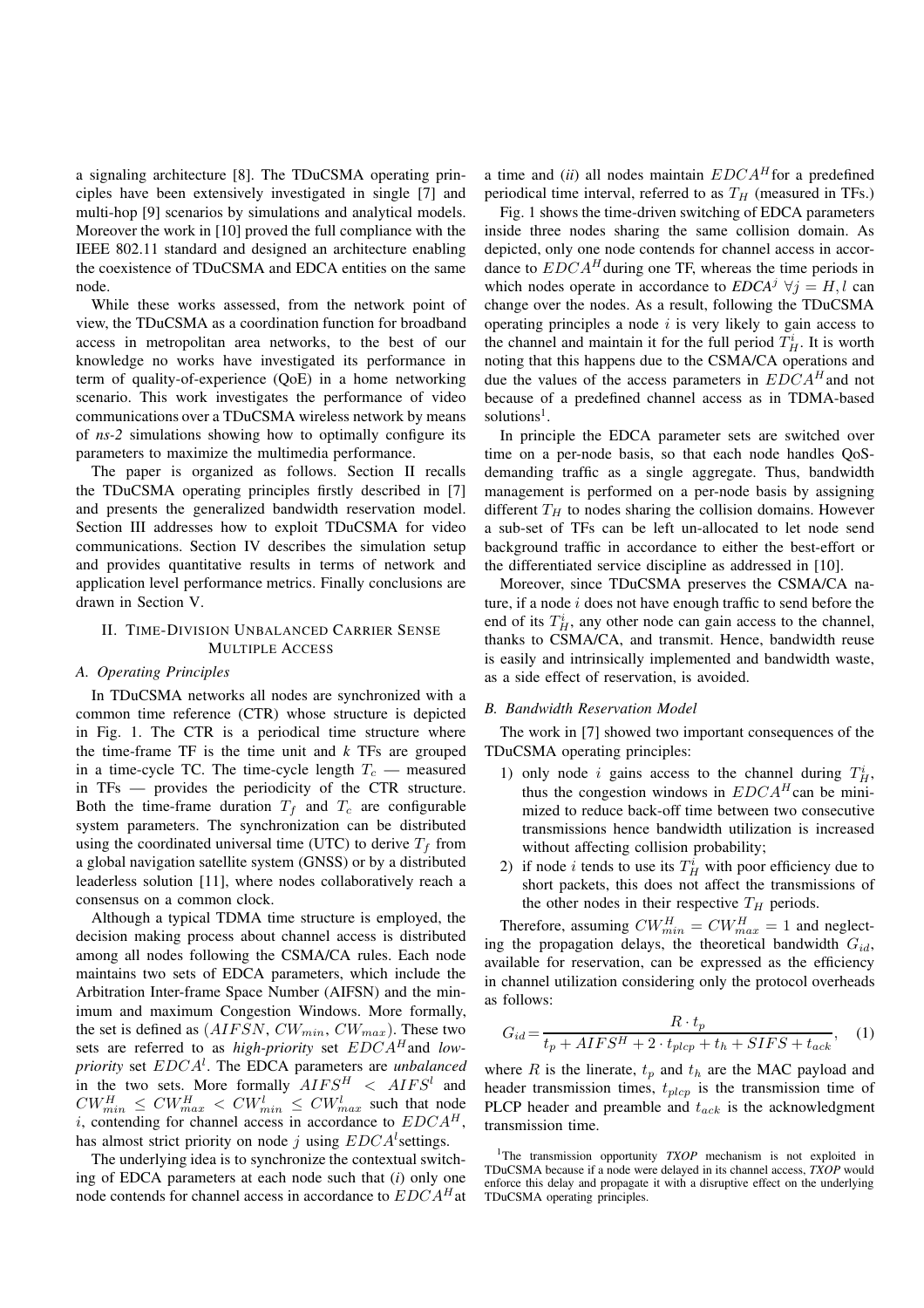

Fig. 1. Time-driven EDCA parameters switching inside three nodes;  $T_H^0 = 6$ ,  $T_H^1 = 3$ ,  $T_H^2 = 1$  over a time cycle with  $k = 10$  TFs.

In TDuCSMA bandwidth reservation is performed, on a per-node basis, by allocating one or more TFs to contend for channel access in accordance to  $EDCA<sup>H</sup>$ . Therefore it is possible to reserve, to node  $i$ , a bandwidth equal to:

$$
G_i = \frac{T_H^i}{T_c} \cdot G_A,\tag{2}
$$

where  $G_A$  is the available bandwidth. Nodes sending QoSdemanding traffic experience very few collisions, basically at the boundaries of their  $T_H$ , *e.g.*, at the beginning of TF 1, 7 and 10 in the example depicted in Fig. 1. Thus,  $G_A$  can be estimated from  $G_{id}$  with a tolerance of about  $10\%$  as shown in [7], [9], [10].

Reverting Eq. (2), it is possible to compute the number of TFs  $n_i$  that must be allocated to node  $i$  to reserve the bandwidth  $G_i$  as follows:

$$
n_i = \left\lfloor \frac{T_c}{T_f} \cdot \frac{G_i}{G_A} \right\rceil = \left\lfloor \frac{k \cdot T_f}{T_f} \cdot \frac{G_i}{G_A} \right\rceil = \left\lfloor k \cdot \frac{G_i}{G_A} \right\rceil \tag{3}
$$

where the  $|\cdot|$  is the round operator.

It is worth noting that each node on a multi-hop route can exploit Eq. (1) to estimate the available bandwidth  $G_A$  and Eq. (3) to calculate the number of TFs, whose allocation is required to reserve bandwidth G, independently of the others.

However, Eq. (1) can be applied only with constant packet length. As shown in [9] the mean packet length alone provides itself a good approximation of the statistic and the detailed nature of the distribution has only a second order effect when dealing with reservations in TDuCSMA. Therefore Eq. (1) and consequently Eq. (2) and Eq. (3) can be generalized to work with variable packet lengths as follows:

$$
G_{id} = \frac{R \cdot T_P}{AIFS^H + 2 \cdot t_{plep} + T_P + t_h + SIFS + t_{ack}}, \quad (4)
$$

where  $T_P = E[t_p]$  is the expected value of the MAC payload transmission time.

### III. VIDEO COMMUNICATION OVER TDUCSMA

Multimedia communications need to periodically receive data in order to operate correctly. Differently from generic data transmissions, a few packet losses can be tolerated provided



Fig. 2. CDF of the instantaneous bitrate of the video sequences.

that the QoE is not significantly affected. However, since the transmission must be carried out in a real-time fashion, a certain minimum bandwidth and maximum transmission delay must be guaranteed at all times in order to timely provide the receiver with the data needed for content playout. The requirements varies depending on the application type. Videoconferencing applications, for instance, impose very low delay in the order of few hundreds of milliseconds. On the contrary, streaming applications such as live video have more relaxed delay requirements, in the order of one second, while video on demand sessions can reach several seconds.

The management capabilities offered by TDuCSMA assure bandwidth and bounded delay, hence it can be efficiently exploited by multimedia communications. The entire bandwidth reservation process for VBR video traffic can be split into two steps. The first one is the estimation of bandwidth requirements, based only on bitrate statistics whereas the second step, instead, takes into account packet-length statistics according to the rules defined in Section II-B.

Fig. 2 shows the cumulative density function (CDF) of the instantaneous bitrate for the video sequences considered in this work. The CDF presents a flat zone at a certain percentile value due to the difference between the average size of I-type and P-type frames. In our case, every 12 frames there are 11 P-type frames and one I-type frame, hence the flat area is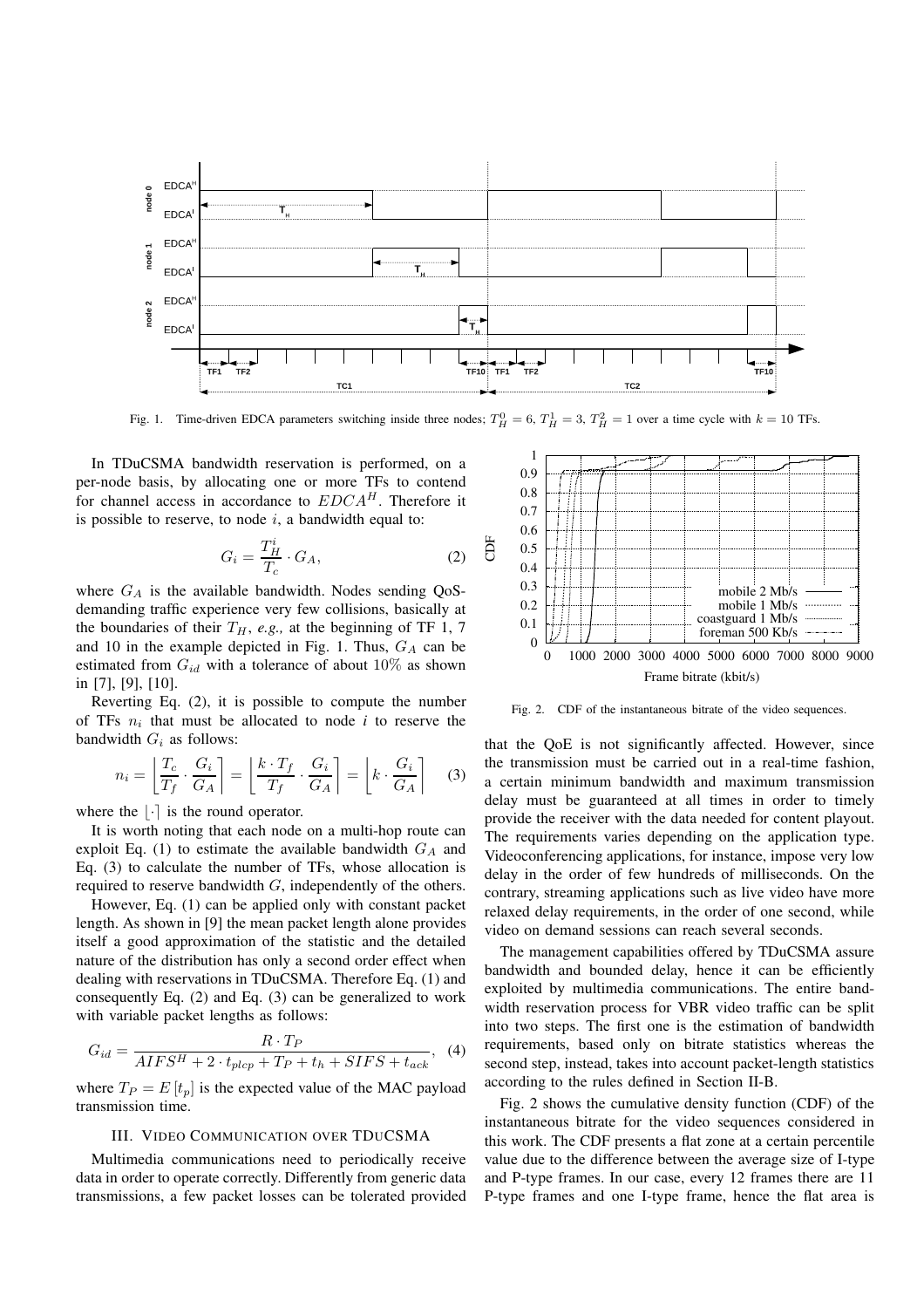

Fig. 3. The simulated home networking scenario. It comprises five wireless devices exchanging five video flows.

TABLE I CHARACTERISTICS OF THE VIDEO FLOWS.

|        |            |              |                   | Mean packet    |
|--------|------------|--------------|-------------------|----------------|
| Flow # | Sequence   | Length $(s)$ | Bit-rate (kbit/s) | length (bytes) |
|        | mobile     | 60           | 1006              | 875            |
|        | mobile     | 60           | 2009              | 922            |
| 3      | coastguard | 60           | 1005              | 880            |
|        | foreman    | 60           | 503               | 810            |
|        | foreman    | 60           | 503               | 810            |

at  $11/12 = 0.92$  percentile. The bandwidth required by each video flow is approximately equal to the bitrate at the knee of the CDF curves since it approximates the mean value of the video flow bitrate. Despite only a small fraction of the peak bitrate is reserved, a high percentage (92%) of the video fit into the reservation. This reservation point has been shown to be a good compromise between efficient resource utilization and video communication performance [12], [13]. Moreover TDuCSMA has been shown to be adaptive since it intrinsically allows bandwidth reuse. Hence the remaining part of the video can exploit the bandwidth unused by the other devices, with obvious benefits in terms of QoE. This is a great advantage with respect to traditional HCCA based solutions where reuse must be implemented with specific functions and indeed it represents a cost in terms of complexity.

In the second step of the bandwidth reservation process, the needed amount to be reserved inside the TDuCSMA nodes is computed by means of Eq.  $(2)$ ,  $(3)$  and  $(4)$ , given an estimation of the mean packet length.

## IV. SIMULATION ANALYSIS

#### *A. Simulation Setup*

Simulation were run in *ns-2* to assess the performance of TDuCSMA in the home networking scenario depicted in Fig. 3. It comprises a home access gateway (HAG), a video

surveillance camera, two mobile devices that are presented as Tablet A and Tablet B in the picture and a laptop. The devices communicate wirelessly in accordance with the mesh paradigm, that is, they send data directly to the destinations without using an access point. The devices operate in accordance with the IEEE 802.11a standard at the physical layer. Hence  $SIFS = 16\mu s, slotTime = 9\mu s$  and the PLCP preamble and header are 96 and 24-bit long respectively. Moreover the MAC header length is 34 bytes and the ACK length is 14 bytes. In all the simulations the liberate  $R$  and the basic linerate are set to 6Mb/s with auto-fall-back disabled.

In TDuCSMA nodes:

$$
AIFS^i = SIFS + AIFSN^i \cdot slotTime \ \forall i = H, l
$$

where  $AIFSN^H$  = 2 and  $AIFSN^l$  = 7,  $CW_{min}^H = CW_{max}^H = 1$  whereas  $CW_{min}^l = 31$  and  $CW_{max}^l = 1023$ . Moreover  $T_c = 33$  TFs and  $T_f = 1ms$ . This particular configuration of the CTR match the periodicity of the video framerate, hence potentially reduces the delay at the sender side [14].

All the simulations were also performed with legacy IEEE 802.11 nodes based on EDCA. Since the traffic scenario comprises only video flows and they all fall within the same video AC, the corresponding EDCA parameters are configured as follows:

$$
AIFS = SIFS + 7 \cdot slotTime \qquad (5)
$$

and the congestion window varies between  $CW_{min} = 31$  and  $CW_{max} = 1023$  to decrease collision probability hence to make the comparison with TDuCSMA fair in this particular traffic scenario.

The scenario includes five video traffic flows with various characteristics, which are summarized in Table I. The bitrates are chosen in order to be suitable for the application envisioned in the home networking scenario and to simulate a congested scenario; in fact the total offered traffic load is 5 Mb/s that is 83% of the linerate deployed in the simulation.

Videos are encoded using the H.264/AVC video coding standard [15] using the test model software [16]. Video resolution is CIF ( $352\times288$  pixels) at 30 frames per second (fps). For robustness, one frame every twelve has been encoded as an I-type frame while the other frames are coded as P-type. The IP/UDP/RTP protocol stack has been used. In case a slice is lost, the decoder applies a simple temporal concealment technique, *i.e.*, it replaces the missing data with the pixels in the same position in the previous frame.

Video quality is evaluated by means of the peak signal-tonoise ratio (PSNR) which, despite its limitations, is a widely used measure in the multimedia research community. The PSNR of one frame is computed (in dB) as  $10 \log_{10} \frac{255^2}{MSR}$ MSE where the mean squared error (MSE) is the average of the pixel-by-pixel squared difference between the image under test and the original uncorrupted image. The PSNR of the sequence is computed as the average of the PSNR of all the images.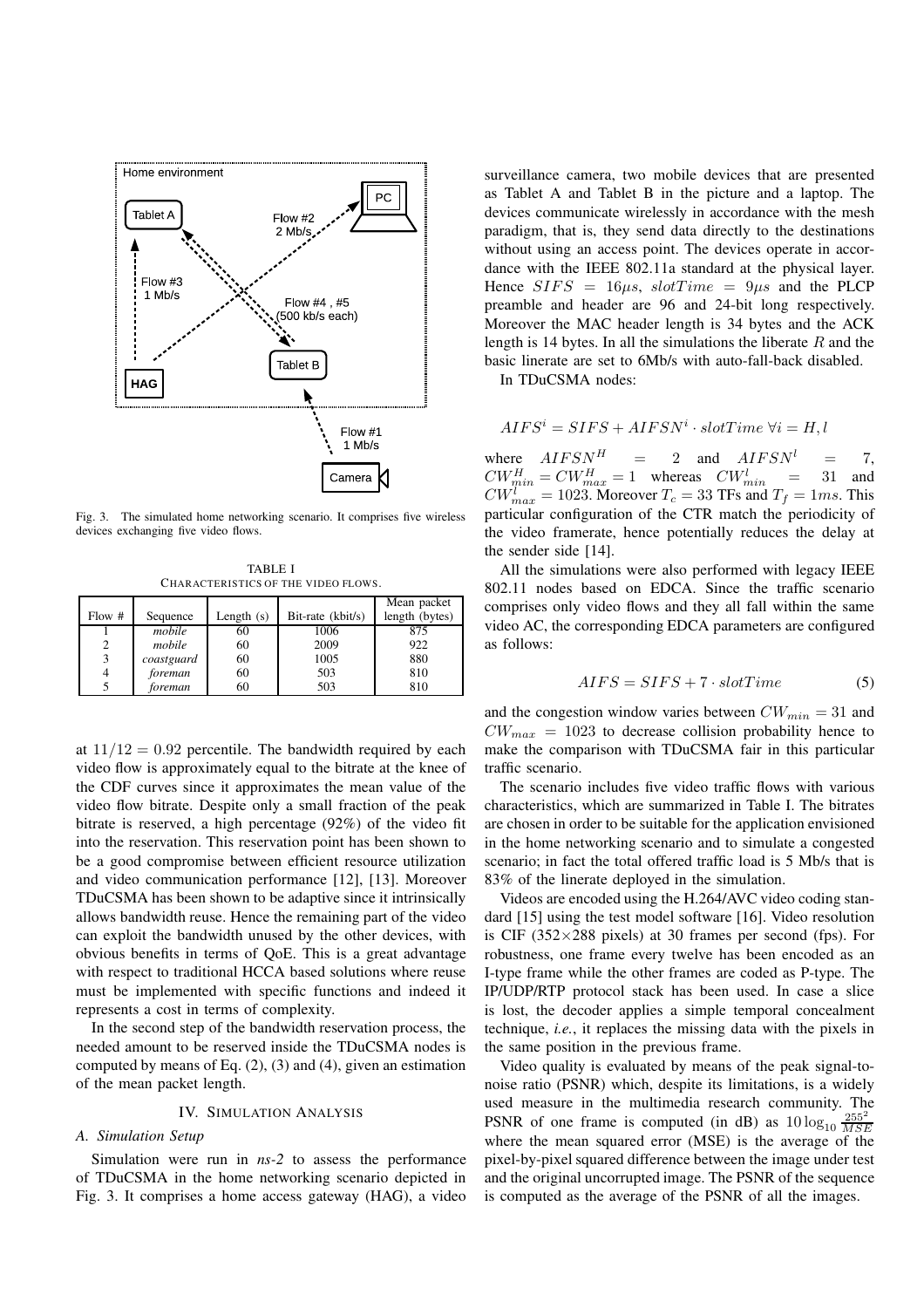

Fig. 4. PSNR performance as a function of the playout buffer size for the nonvideoconferencing video sequences, with EDCA or the proposed TDuCSMA scheme (flow number #1, #2 and #3 in the scenario.)



Fig. 5. PSNR performance as a function of the playout buffer size for the videoconferencing video sequences, with EDCA or the proposed TDuCSMA scheme (#4 and #5 refers to the flow numbering in the scenario.)

Moreover, as in any multimedia communication system, a playout buffer is simulated to discard packets that arrive too late for playback. Various playout buffer sizes are simulated to assess the performance as a function of different application level requirements. Generally, for Internet videoconferencing purposes the maximum end-to-end delay should be not higher than 400 ms, while for video communication applications the maximum transmission delay strongly depends on the application. For a live streaming, it should be limited to about one second not to affect the QoE. Indeed it is necessary to keep the delay low in the live scenario since if other nearby users are watching the same transmission using a different technology it is extremely annoying to listen to what is going to happen in advance because of the transmission delay (think about, *e.g.*, a soccer game). On-demand streaming, instead, can tolerate several seconds.

## *B. Simulation Results*

This section shows the performance that can be achieved by TDuCSMA for video communication in the wireless home



Fig. 6. Packet loss rate as a function of the playout buffer size for the nonvideoconferencing video sequences, with EDCA or the proposed TDuCSMA scheme (flow number  $#1, #2$  and  $#3$  in the scenario.)

TABLE II DELAY STATISTICS OF VIDEO FLOWS IN THE CONSIDERED WIRELESS HOME NETWORKING SCENARIO.

|               |                | Delay (ms)  |           |      |  |
|---------------|----------------|-------------|-----------|------|--|
| Flow#         | Scheme         | Avg. $(ms)$ | Std. dev. | Max. |  |
|               | <b>TDuCSMA</b> | 243         | 204       | 900  |  |
|               | <b>EDCA</b>    | 52          | 42        | 167  |  |
| $\mathcal{L}$ | <b>TDuCSMA</b> | 361         | 197       | 851  |  |
| 2             | <b>EDCA</b>    | 2809        | 1505      | 5312 |  |
| 3             | <b>TDuCSMA</b> | 388         | 197       | 857  |  |
| 3             | <b>EDCA</b>    | 2838        | 1504      | 5324 |  |
| $\Delta$      | <b>TDuCSMA</b> | 53          | 44        | 230  |  |
|               | <b>EDCA</b>    | 20          | 20        | 109  |  |
| 5             | <b>TDuCSMA</b> | 50          | 43        | 221  |  |
| 5             | <b>EDCA</b>    | 20          | 20        | 107  |  |

networking scenario shown in Fig. 3. When TDuCSMA is exploited, a share of the wireless bandwidth is reserved to each device in accordance with the mean bitrate of the streamed video sequence as addressed in Section III.

Fig. 4 shows the PSNR performance of the video sequences simulating video surveillance and video entertainment applications as a function of the playout buffer size. The performance with both TDuCSMA and EDCA is shown for comparison. It is clear that TDuCSMA provides huge advantages over EDCA while maintaining the compatibility with the IEEE 802.11 standard. For instance, gains are up to 13 dB PSNR with a 500 ms playout buffer and it is still up to 12 dB PSNR when the playout buffer is increased to 2000 ms.

Fig. 5 shows the PSNR performance of the video sequences simulating the videoconferencing as a function of the playout buffer size. The performance with both TDuCSMA and EDCA is shown. When the playout buffer is set to about 200 ms the performance with TDuCSMA and EDCA is nearly the same. Therefore, the video quality performance that can be achieved by TDuCSMA is comparable with EDCA. The devices willing